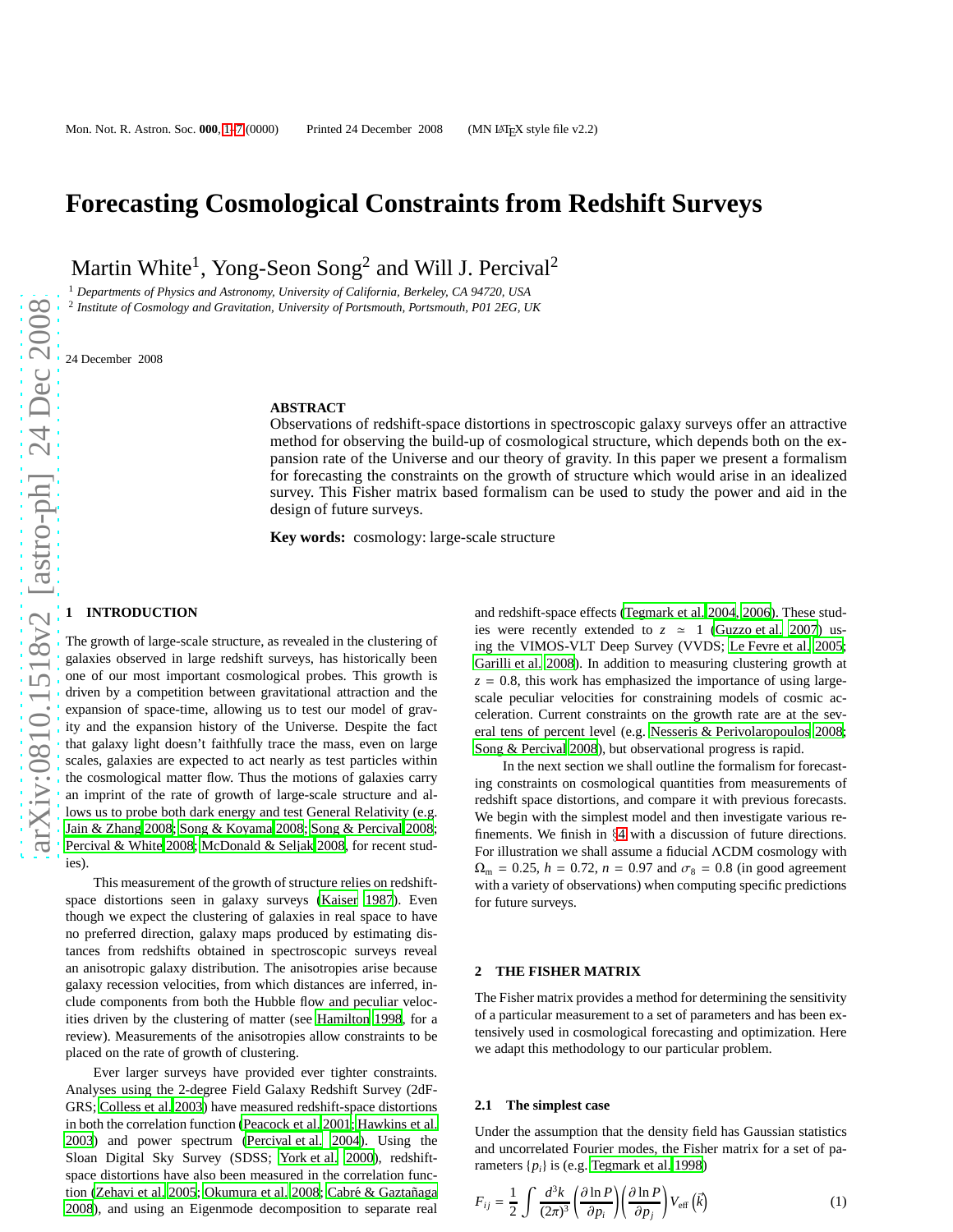where  $P$  is the power spectrum and the mode counting is determined by the effective volume [\(Feldman et al. 1994](#page-6-23))

$$
V_{\text{eff}}\left(\vec{k}\right) \equiv V_0 \left(\frac{\bar{n}P}{1 + \bar{n}P}\right)^2\tag{2}
$$

which depends on the geometric volume of the survey,  $V_0$ , and the number density,  $\bar{n}$ , of the tracer. If  $\bar{n}$  is high enough then  $V_{\text{eff}} \simeq V_0$ . The constraints are dominated by regions where  $\bar{n}P \geq 1$ , so it is safe to neglect the higher order (in  $\bar{n}^{-1}$ ) terms which arise assuming that galaxies are a Poisson sample of the underlying density fluctuations [\(Meiksin & White 1999](#page-6-24)).

The simplest model for the observed galaxy distribution is a linear, deterministic, and scale-independent galaxy bias, with redshift space distortions due to super-cluster infall [\(Kaiser](#page-6-6) [1987](#page-6-6)) and no observational non-idealities. In this case  $P_{\text{obs}} \propto$  $(b + f\mu^2)^2 P_{\text{lin}}(k)$  where  $P_{\text{lin}}$  is the linear theory mass power spectrum in real space,  $b$  is the bias and  $\mu$  the angle to the line-of-sight. The quantity of most interest here is  $f \equiv d \ln D/d \ln a$ , the logarithmic derivative of the linear growth rate,  $D(z)$ , with respect to the scale factor  $a = (1 + z)^{-1}$ . In general relativity  $f \approx \Omega_{\text{mat}}(z)^{0.6}$  (e.g. [Peebles 1980](#page-6-25)), while in modified gravity models it can be smaller by tens of percent (e.g. [Song & Percival 2008](#page-6-3), figure 1). Redshift space distortions allow us to constrain *f* times the normalization of the power spectrum (e.g.  $f(z)\sigma_8(z)$ ), or  $dD/d \ln a$ . The derivatives in Eq. [\(1\)](#page-0-0) are particularly simple

$$
\frac{\partial \ln P}{\partial b} = \frac{2}{b + f\mu^2} \quad \text{and} \quad \frac{\partial \ln P}{\partial f} = \frac{2\mu^2}{b + f\mu^2} \quad , \tag{3}
$$

independent of the shape of the linear theory power spectrum, and hence of the spectral index and transfer function. Since we hold the normalization of the power spectrum fixed for these derivatives, the fractional error on  $f(z)\sigma_8(z)$  is equal to that on f in our formalism. The errors on *b* and *f* depend sensitively on the maximum *k* in the integral of Eq. [\(1\)](#page-0-0). Since we are using linear theory we choose to cut the integral off at  $k \approx 0.1 h \text{ Mpc}^{-1}$  for our fiducial cosmology. This is close to the value at which [Percival & White \(2008](#page-6-4)) saw departures from linear theory.

The bias and *f* turn out to be anti-correlated, with a correlation coefficient of 70 − 75%, depending on the precise sample. We marginalize over *b* by first inverting the Fisher matrix to find the covariance matrix and hence the error *f*, specifically  $\delta f = (F^{-1})_{ff}^{1/2}$ . Hereafter we shall drop the parentheses and write  $F_{ff}^{-1}$  for the  $ff$ component of  $F^{-1}$ .

Forecasts on  $\delta f/f$  in this model can be regarded as an "optimistic" estimate of the reach of future observations, and the results are quite encouraging. For a  $10 (h^{-1}Gpc)^3$  $10 (h^{-1}Gpc)^3$  survey<sup>1</sup> at  $z = 0$ an unbiased population of tracers with  $\bar{n}P \gg 1$  would achieve  $\delta f/f = 1.6\%$ , with the error scaling as  $V_0^{-1/2}$ . The constraint weakens with increasing bias, being  $3\%$  for  $b = 2$  and  $6\%$  for  $b = 4$ . The constraint also weakens as we reduce  $\bar{n}$ . For  $b = 1$ and  $\bar{n} = 10^{-3} h^3 \text{ Mpc}^{-3}$  the constraint is 1.8%, increasing to 1.9% for  $\bar{n} = 4 \times 10^{-4} h^3 \text{ Mpc}^{-3}$ , 2% for  $\bar{n} = 2 \times 10^{-4} h^3 \text{ Mpc}^{-3}$  and 3% for  $\bar{n} = 10^{-4} h^3 \text{ Mpc}^{-3}$ . The shot noise,  $\bar{n}P(0.1 h \text{ Mpc}^{-1}) \approx 1$  for  $\bar{n} = 2 \times 10^{-4} h^3 \text{ Mpc}^{-3}$ , which explains the rapid increase in  $\delta f$  for  $\bar{n}$  larger than this.

Conversely, increasing  $k_{\text{max}}$  to  $0.2 h \text{ Mpc}^{-1}$  reduces the error on the  $b = 1$ ,  $\bar{n}P \gg 1$  case to 0.6%. Moving to higher redshift, keeping the bias fixed, makes the constraint stronger as *f* /*b*

<span id="page-1-0"></span><sup>1</sup> Out to  $z = 1$  over 10,000 square degrees the (comoving) volume in our fiducial cosmology is  $14(h^{-1}Gpc)^3$ .

is increased. By  $z = 1$ ,  $f$  has increased to 0.83 from 0.44 and  $\delta f / f \simeq 1\%$  for our fiducial  $b = 1$ ,  $\bar{n}P \gg 1$  example. Note, however, that at higher *z* the effects of shot noise would typically be larger.

These constraints can be compared to the forecasts in [Guzzo et al. \(2007](#page-6-18)) who present a fitting function for the relative error on  $\beta = f/b$  of

$$
\frac{\delta \beta}{\beta} = \frac{50}{V^{1/2}(\bar{n})^{0.44}}\tag{4}
$$

where  $\bar{n}$  is measured in  $h^3$  Mpc<sup>-3</sup> and *V* in  $h^{-3}$  Mpc<sup>3</sup>. Note that both forecasts agree on the scaling with volume, but the above scales approximately as the inverse square root of the total number of galaxies in the survey and is independent of the bias. Taking into account the correlation between the constraints on *b* and *f* our forecast constraint is

$$
\frac{\delta \beta}{\beta} = b^{-1} \left[ \beta^2 F_{bb}^{-1} - 2\beta F_{bf}^{-1} + F_{ff}^{-1} \right]^{1/2} \tag{5}
$$

Comparing our forecasts to this scaling we find relatively good agreement for  $b \approx 1$  and  $\bar{n} \approx 10^{-4} h^3 \text{ Mpc}^{-3}$ , but the [Guzzo et al.](#page-6-18) [\(2007](#page-6-18)) scaling predicts much better constraints for higher number density or more biased samples.

#### **2.2 Beyond linear theory**

Of course we do not expect the simple linear theory result with super-cluster infall to be a perfect description of redshift space distortions on all scales. Comparison with N-body simulations suggests that halos do closely follow the matter velocity field and the major modification to the simple model at low *k* is in the quadrupole, with an additional effect coming from the generation of multipoles higher than 4. By introducing more freedom into the model we will increase our ability to describe the extra physics acting, and simultaneously begin to degrade our sensitivity to *f* .

In Percival  $&$  White (2008) it was shown that a streaming model with a Gaussian small-scale velocity provided an adequate fit to N-body simulations to  $k \approx 0.1 h \text{ Mpc}^{-1}$ . Under these assumptions one model for the redshift space, galaxy power spectrum could be

$$
P_{\rm obs}(k,\mu) = \left(b + f\mu^2\right)^2 P_0(k)e^{-k^2\sigma_z^2\mu^2}
$$
\n(6)

where  $P_0$  represents the mass power spectrum in real space and  $\sigma_z$ is to be regarded as a fit parameter which encompasses a variety of violations of the traditional analysis. We can additionally model inaccuracies in the observed redshifts by a line-of-sight smearing of the structure. In the limit that this smearing is Gaussian it can be absorbed into  $\sigma_z$ .

In this situation, the logarithmic derivatives with respect to *b* and *f* are unchanged and the new derivative required is simply  $\partial \ln P / \partial \sigma_z^2 = -k^2 \mu^2$ . We now marginalize over  $\sigma_z$  in addition to *b* before reporting the constraints on *f* .

Many of the trends with  $b$  and  $\bar{n}$  in our simple model also hold for this extended model. For our fiducial  $10(h^{-1}Gpc)^3$  volume the constraint from our  $z = 0$ , unbiased tracers with  $\bar{n}P \gg 1$  weakens from  $\delta f/f = 1.6\%$  to 3.2% when marginalizing over  $\sigma_z$ . The fiducial value of  $\sigma_z$  has little impact for  $\bar{n}P \gg 1$ . However when  $\bar{n}P \simeq 1$ the error is increased from 3% to 4% to 20% as  $\sigma_z$  is increased from 0 to  $10 h^{-1}$ Mpc to  $100 h^{-1}$ Mpc for a sample with  $b = 1$ .

Another alternative is to model the small-scale suppression with a Lorentzian, which provides a better fit at higher *k* and is a good match to the superposition of Gaussians of different widths from halos of different masses [\(White 2001](#page-6-26)). The two agree to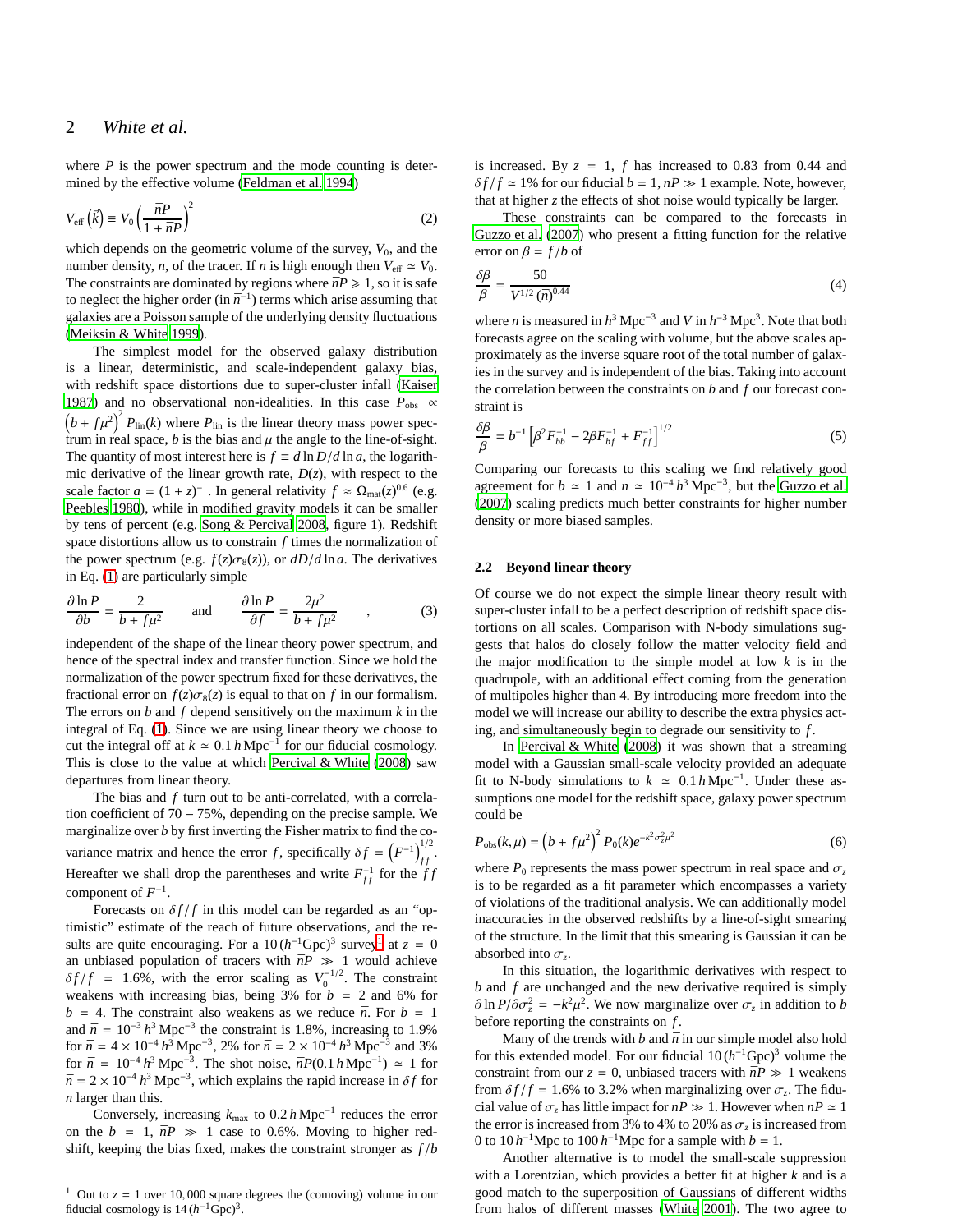

<span id="page-2-0"></span>**Figure 1.** The correlation coefficient,  $r(k)$ , between the density and velocity divergence of the dark matter in an N-body simulation of a ΛCDM cosmology, with the same cosmological parameters as our fiducial model.

lowest order in  $k\sigma_z$ , and which is the regime of most interest here, with the Gaussian matching the results of N-body simulations at small *k* slightly better than the exponential [\(Percival & White](#page-6-4) [2008](#page-6-4)). Changing the form from Gaussian to exponential makes a negligible change in our forecasts.

#### <span id="page-2-4"></span>**2.3 Mode by mode**

The forecasts above all made quite strong assumptions about the relationship between the velocity and density power spectra, assumptions which are only known to be true for quasi-linear scales within the context of General Relativity. The parameters {*pi*} in our Fisher matrix (Eq. [1\)](#page-0-0) don't have to be cosmological parameters however. We can fit directly for the three independent power spectra (the density-density, velocity-velocity and density-velocity spectra) rather than assuming that they are related by a specific functional form (e.g. [Tegmark et al. 2004](#page-6-16)). Such constraints would be applicable to a wide range of theories including e.g., interacting dark energy, clustered dark energy or  $f(R)$  gravity.

#### *2.3.1 Correlation of* δ *and* Θ

N-body simulations of ΛCDM cosmologies show that the density and velocity divergence are highly correlated for  $k < 0.1 h \text{ Mpc}^{-1}$ (see Fig. [1\)](#page-2-0) so we will begin by making the assumption that the density and velocities are perfectly correlated (to be relaxed in §[2.3.2\)](#page-2-1). Then the density-velocity cross-spectrum becomes the geometric mean of the two auto-spectra and we have only two free functions. If we write Θ for the velocity divergence in units of *aH* the power spectrum becomes

$$
P_{\text{obs}}(k, \mu, z) = P_{gg}(k, z) + 2\mu^2 \left[ P_{gg}(k, z) P_{\Theta\Theta}(k, z) \right]^{1/2} + \mu^4 P_{\Theta\Theta}(k, z) \tag{7}
$$

where  $P_{gg}$  denotes the usual galaxy density auto-spectrum and we have assumed that small-scale ("finger of god"; [Jackson 1972\)](#page-6-27) effects have been cleanly removed by e.g. finger of god compression. The parameters in the Fisher matrix, Eq. [\(1\)](#page-0-0), are now the values of



<span id="page-2-2"></span>**Figure 2.** (Top)  $P_{\Theta\Theta}(k_i, z_j)$  in redshift bins of width  $\Delta z = 0.2$  at  $z_j = 0.5$ (solid) and 1.5 (dashed) from a half-sky survey with  $b = 1.5$  and  $\bar{n} = 5 \times$ 10<sup>-3</sup>  $h$ <sup>3</sup> Mpc<sup>-3</sup>. (Bottom) The fractional error on  $P_{\Theta\Theta}(k_i, z_j)$  in the same bins weighting modes with  $\sigma_{\text{th}} = 0.1$  (see text).

the two spectra themselves, in bins of *k* and *z*:

$$
\frac{\partial \ln P_{\text{obs}}(k_i, \mu, z_j)}{\partial P_{gg}(k_i, z_j)} = \frac{1}{P_{\text{obs}}(k_i, \mu, z_j)} \left[ 1 + \mu^2 \sqrt{\frac{P_{\Theta\Theta}(k_i, z_j)}{P_{gg}(k_i, z_j)}} \right]
$$
\n
$$
\frac{\partial \ln P_{\text{obs}}(k_i, z_j)}{\partial P_{\Theta\Theta}(k_i, z_j)} = \frac{\mu^2}{P_{\text{obs}}(k_i, \mu, z_j)} \left[ \sqrt{\frac{P_{gg}(k_i, z_j)}{P_{\Theta\Theta}(k_i, z_j)}} + \mu^2 \right] \tag{8}
$$

and the variance of  $P_{\Theta\Theta}(k_i, z_j)$  is given by

$$
\sigma[P_{\Theta\Theta}(k_i, z_j)] = F_{22}^{-1}(k_i, z_j) \tag{9}
$$

where  $F_{22}^{-1}(k_i, z_j)$  is 22-component of the inverse matrix of  $F_{\alpha\beta}$ . The constraint on  $P_{\Theta\Theta}(k_i, z_j)$  in 2 redshift bins each of  $\Delta z = 0.2$  is plot-ted in Fig. [2](#page-2-2) for a half-sky survey with  $\bar{n} = 5 \times 10^{-3} h^3$  Mpc<sup>-3</sup> and  $b = 1.5$ .

#### <span id="page-2-1"></span>*2.3.2 Decorrelation of* δ *and* Θ

The assumption of tight correlation between  $\delta$  and  $\Theta$  is a reasonable one (densities grow where flows converge and velocities are high where mass concentrations cause a large gravitational potential) but is not required. We can extend the formalism above by allowing the cross-correlation coefficient,

$$
r(k) \equiv \frac{P_{g\Theta}}{\sqrt{P_{\Theta\Theta}(k)P_{gg}(k)}} \qquad , \qquad (10)
$$

to differ from unity. The power spectrum can now be written in terms of 3 free functions ( $P_{gg}$ ,  $P_{\Theta\Theta}$ , *r*) as

<span id="page-2-3"></span>
$$
P_{\rm obs} = \left(P_{gg} + 2\mu^2 r(k) \sqrt{P_{gg} P_{\Theta\Theta}} + \mu^4 P_{\Theta\Theta}\right) G_{\rm FoG}(k, \mu; \sigma_z)
$$
(11)

where  $G_{\text{FoG}}$  is a Gaussian describing the decrease in power due to virial motions and the derivatives are given by

<span id="page-2-5"></span>
$$
\frac{\partial \ln P_{\rm obs}}{\partial P_{gg}} = \frac{1}{P_{\rm obs}} \left( 1 + \mu^2 r \sqrt{\frac{P_{\Theta\Theta}}{P_{gg}}} \right) G_{\rm FoG}
$$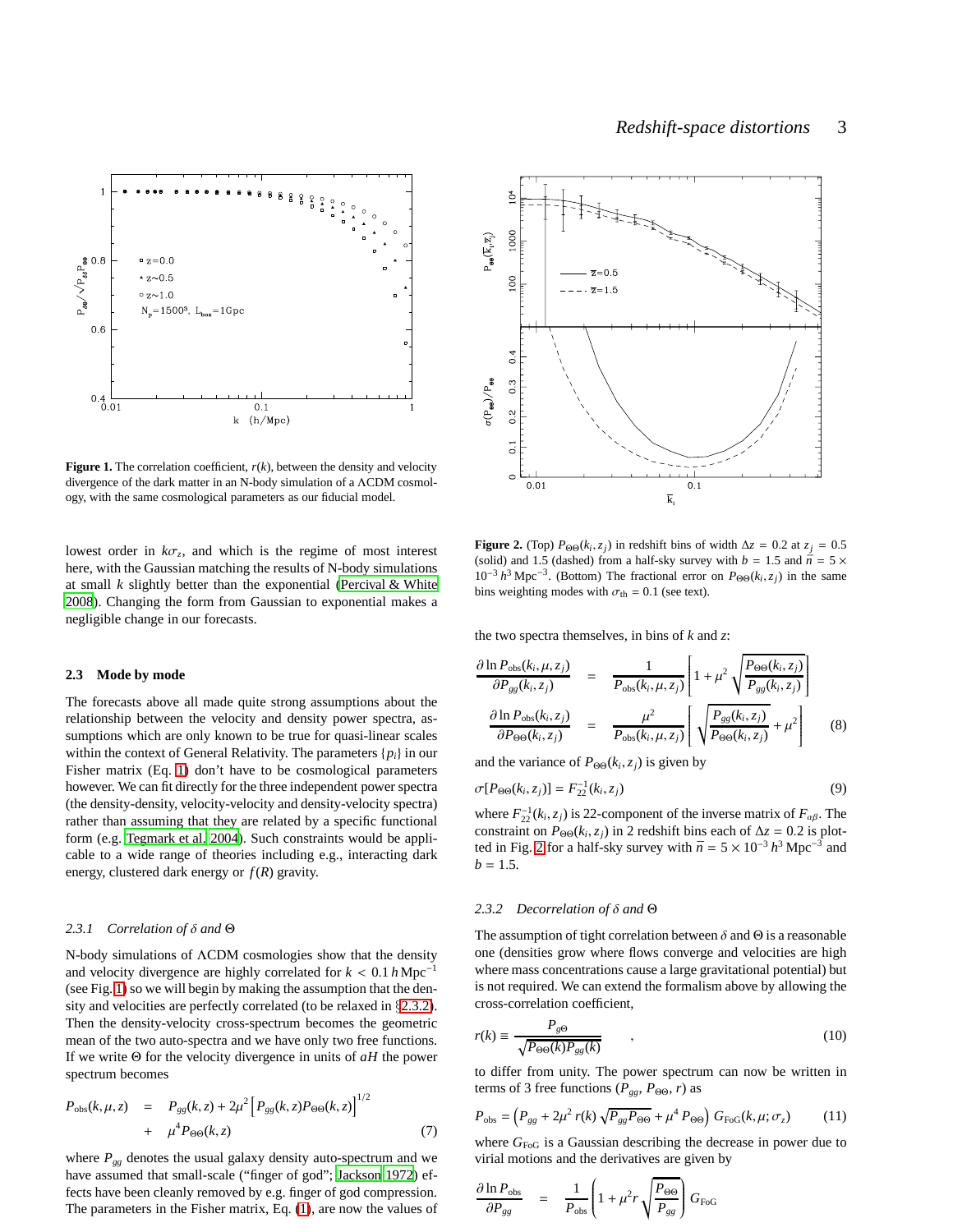## 4 *White et al.*

$$
\frac{\partial \ln P_{\text{obs}}}{\partial P_{\Theta\Theta}} = \frac{1}{P_{\text{obs}}} \left( \mu^2 r \sqrt{\frac{P_{gg}}{P_{\Theta\Theta}}} + \mu^4 \right) G_{\text{Fog}}
$$
\n
$$
\frac{\partial \ln P_{\text{obs}}}{\partial r} = \frac{2}{P_{\text{obs}}} \mu^2 \sqrt{P_{gg} P_{\Theta\Theta}} G_{\text{Fog}} \quad . \tag{12}
$$

We find that allowing  $r(k)$  to be completely free degrades the constraint on  $P_{\Theta\Theta}$ , and eventually *f*, significantly, until it is equivalent to simply measuring the  $\mu^4$  component in Eq. [\(11\)](#page-2-3). To strengthen the constraint requires prior information about  $r(k)$ , which can in principle be obtained from simulations or perturbation theory calculations of structure formation in modified gravity models. As an illustrative example, if we assume a prior

$$
\sigma_{\text{prior}}(r) = 1 - r(k) \tag{13}
$$

where the error on  $r$  is equal to its deviation from unity (using the fiducial model with *r* measured from N-body simulations as in Fig. [1\)](#page-2-0) we find the constraint on  $P_{\Theta\Theta}$  is almost the same as we obtained before.

Also note that in this analysis we can mitigate our uncertainty in the form of the small-scale redshift space distortion by downweighting modes for which the fingers-of-god [\(Jackson 1972](#page-6-27)) are expected to be large. The residual uncertainty after the weighting is

$$
F_{ij} = \frac{1}{2} \int \frac{V_0 d^3k}{(2\pi)^3} \left(\frac{\partial \ln P}{\partial p_i}\right) \left(\frac{\partial \ln P}{\partial p_j}\right) V_{\text{eff}}(k,\mu) w_{\text{FoG}}(k,\mu) \tag{14}
$$

where the weight function  $w_{\text{FoG}}(k,\mu)$  could, for example, be given by

$$
w_{\text{FoG}}(k,\mu) = \exp\left[-\frac{(G_{\text{FoG}} - 1)^2}{\sigma_{\text{th}}^2}\right]
$$
 (15)

where  $G_{\text{FoG}}$  is the finger-of-god suppression factor and  $\sigma_{\text{th}}$  is a threshold value indicating our confidence in the accuracy of the FoG model.

#### <span id="page-3-3"></span>**2.4 Multiple populations**

Until now we have implicitly assumed that we are dealing with a single population of objects. However galaxies come in a variety of sizes, luminosities, masses and types which exhibit different clustering patterns but all of which are expected to respond to the same large-scale velocity field. [McDonald & Seljak](#page-6-5) [\(2008](#page-6-5)) pointed out recently that this allows, in principle, for significant gains in determination of the growth of structure. In fact, in the limit of Gaussian statistics, perfectly deterministic bias and infinitely dense tracers, one can measure the velocity power spectrum limited only by the total number of modes in the survey in all directions.

<span id="page-3-0"></span>To include multiple populations in the Fisher matrix approach, there are two obvious ways of proceeding. [McDonald & Seljak](#page-6-5) [\(2008](#page-6-5)) assumed that the densities,  $\delta_i$  for  $1 \le i \le N$ , are the measured quantities and built a covariance matrix in terms of the power spectra,  $\langle \delta_i \delta_j \rangle$ , where a superscript denotes a measured quantity that includes a noise term. An alternative and complementary approach is to extend the analysis presented in §[2.1](#page-0-1) assuming that the power spectra are the measured quantities. For Gaussian fluctuations, in which all of the cosmological information is encoded in the power spectrum, these approaches turn out to be equivalent<sup>[2](#page-3-0)</sup>. We develop this second approach here.



<span id="page-3-2"></span>**Figure 3.** The fractional error on  $f(z)\sigma_8(z)$  arising from a  $10(h^{-1}Gpc)^3$ survey at  $z = 0$  populated with two types of galaxies. The first population is held fixed with  $b_1 = 1$  and  $\bar{n}_1 = 10^{-2} h^3 \text{ Mpc}^{-2}$ , i.e.  $\bar{n}P \gg 1$ . The second population has  $b_2 = 1.4$  (solid),  $b_2 = 2$  (dashed) or  $b_2 = 4$  (dotted) and the constraint is plotted vs.  $\bar{n}_2$ . All else being equal, the fractional constraints would be tighter at higher *z* where *f* is larger.

#### *2.4.1 The Fisher matrix*

The Fisher matrix for this problem is a simple generalization of Eq. [\(1\)](#page-0-0) but now there are  $N(N + 1)/2$  power spectra for *N* galaxy populations. For example, in the simplest case of two populations there are 3 measured power spectra, which on large scales are estimates of

$$
P_{ij} = (b_i + f\mu^2)(b_j + f\mu^2)P_{\text{lin}}\tag{16}
$$

where *i* and *j* run over 1 and 2 and  $P_{12} = P_{21}$ .

To calculate the Fisher matrix for multiple samples we need to sum over  $[N(N+1)/2]^2$  elements of the inverse covariance matrix

<span id="page-3-1"></span>
$$
F_{ij} = \sum_{XY} \int \frac{V_0 d^3 k}{(2\pi)^3} \left(\frac{\partial P_X}{\partial p_i}\right) C_{XY}^{-1} \left(\frac{\partial P_Y}{\partial p_j}\right) , \qquad (17)
$$

where we denote a pair of galaxy indices by *X* or *Y*. Note that this reduces to Eq. [\(1\)](#page-0-0) for a single population. In order to calculate the Fisher matrix, we need to determine the covariance matrix and the derivatives of the power spectra with respect to the cosmological parameters of choice.

#### *2.4.2 Calculating the covariance matrix*

If we assume that the bias is deterministic and that the shotnoise can be treated as an (uncorrelated) Gaussian noise the covariance matrix for the power spectra is straightforward to compute. Similar results for the covariance matrix of quadratic combinations of Gaussian fields have been determined previously when considering CMB temperature and polarization power spectra (e.g. [Zaldarriaga & Seljak 1997](#page-6-28); [Kamionkowski et al. 1997](#page-6-29)) or the problem of combining density and velocity power spectra (e.g. [Burkey & Taylor 2004\)](#page-6-30). Our problem is slightly more general, in that we need to consider additional combinations of power spectra, but similar in spirit.

If we define  $N_a \equiv [1 + 1/(\bar{n}P_{aa})]$ , the diagonal terms in the covariance matrix are

$$
\langle C_{aaaa} \rangle = 2P_{aa}^2 N_a^2, \qquad (18)
$$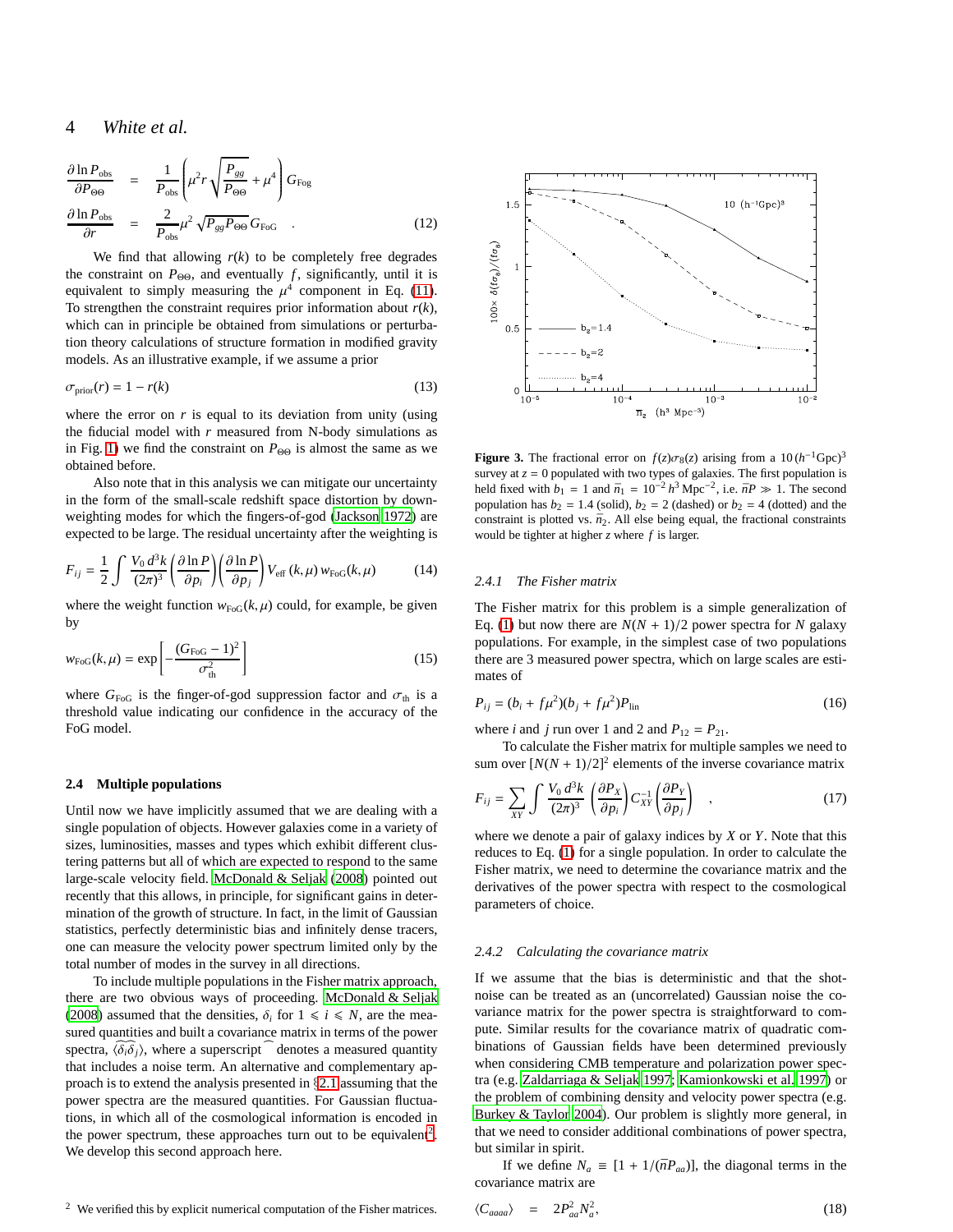$$
\langle C_{abab} \rangle = P_{ab}^2 + P_{aa} P_{bb} N_a N_b, \qquad (19)
$$

where  $a \neq b$ , and the off-diagonal terms are calculated from

<span id="page-4-0"></span>
$$
\langle C_{abcd} \rangle = 2P_{ab}P_{cd}, \qquad (20)
$$

$$
\langle C_{aabc} \rangle = 2P_{ab}P_{ac}, \qquad (21)
$$

 $\langle C_{abac} \rangle$  =  $P_{ab}P_{ac} + P_{aa}P_{bc}N_a$ , (22)

$$
\langle C_{aaab} \rangle = 2P_{ab}P_{aa}N_a, \tag{23}
$$

where  $a \neq b \neq c \neq d$ . These formulae are complete with the relations  $P_{ab} = P_{ba}$  and  $\langle C_{XY} \rangle = \langle C_{YX} \rangle$ . The off-diagonal terms given in Eq. [\(22\)](#page-4-0) do not occur in the CMB example as there is only a single non-zero cross power there. However, all covariance matrix elements can be calculated using the same standard procedure (see Appendix [A\)](#page-6-31).

## *2.4.3 Calculating the derivatives*

∂*Pab*

If the parameters that we wish to constrain are  $b_a$  and  $f$  then

$$
\frac{\partial P_{ab}}{\partial b_c} = \left[ (b_b + f\mu^2) \delta_K^{ac} + (b_a + f\mu^2) \delta_K^{bc} \right] P_{\text{lin}},\tag{24}
$$
\n
$$
\frac{\partial P_{ab}}{\partial t} = \left[ (b_b + f\mu^2) \delta_K^{ac} + (b_a + f\mu^2) \delta_K^{bc} \right] P_{\text{lin}},\tag{25}
$$

$$
\frac{\partial P_{ab}}{\partial f} = \left[ (b_b + f\mu^2) + (b_a + f\mu^2) \right] \mu^2 P_{\text{lin}} \tag{25}
$$

where  $\delta_K^{ac}$  and  $\delta_{bc}^{bc}$  are Kronecker  $\delta$ s. This completes the input that we need for the Fisher matrix, Eq. [\(17\)](#page-3-1).

We can include a parametrized line-of-sight smearing by multiplying the power spectra by e.g.  $\exp[-(1/2)k^2\mu^2(\sigma_a^2 + \sigma_b^2)]$ . The derivatives are multiplied by the same factor and there is an additional set

$$
\frac{\partial P_{ab}}{\partial \sigma_c^2} = -\frac{1}{2} k^2 \mu^2 \left( \delta_K^{ac} + \delta_K^{bc} \right) P_{ab} \tag{26}
$$

For the mode-by-mode parametrization developed in §[2.3](#page-2-4) we can use the logarithmic derivatives in Eq. [\(12\)](#page-2-5), multiplied by  $P_{\text{obs}}(k_a, z_b)$ .

#### *2.4.4 Results*

We confirm the finding of [McDonald & Seljak \(2008\)](#page-6-5) that using multiple populations can result in significant gains in constraining power. For example Fig. [3](#page-3-2) shows the fractional error on *f* decreases by a factor of 2−3 if a second population is simultaneously used to provide constraints. At fixed number density the gain is higher the more biased is the second sample, and the constraint is weakened as the bias of the first sample is increased. Thus we would like to find a two samples with very different clustering properties but reasonable number densities.

As long as the line-of-sight dispersion,  $\sigma_i$ , is not large the marginalization has little effect on the total error. One does, however, prefer slightly higher  $\bar{n}P$  when marginalizing over  $\sigma_i$  than when keeping it fixed.

The gains saturate quickly when using more than two samples. In fact if the total number of objects observed is to be held fixed, it is better to increase the number densities of the lowest and highest biased sets rather than include an intermediately biased sample at the expense of lower number densities for all samples.

Within the deterministic bias model, splitting into multiple populations does not affect constraints on the overall large-scale power spectrum shape: here we are always limited by the total number of modes in the sample. A bias model can be used to weight galaxies of different bias, allowing for their different clustering

| Redshift-space distortions |  | 5 |
|----------------------------|--|---|
|----------------------------|--|---|

| Survey             | ñ  | Z.            | $N_{\rm gal}$ |
|--------------------|----|---------------|---------------|
| <b>BOSS</b>        | 3  | 0.1 < z < 0.7 | 1.5           |
| WFMOS(1)           | 5  | 0.5 < z < 1.3 | 2.0           |
| WFMOS(2)           | 5  | 2.3 < z < 3.3 | 0.6           |
| <b>EUCLID/JDEM</b> | 50 | 0.1 < z < 2.0 | 500           |

<span id="page-4-1"></span>**Table 1.** Fiducial parameters adopted as indicative of various planned or ongoing surveys.  $N_{\text{gal}}$  is given in units of  $10^6$ , e.g. BOSS has 1.5 million galaxies, and  $\bar{n}$  in units of 10<sup>-4</sup>  $h^3$  Mpc<sup>-3</sup>. For the survey with the proposed WFMOS instrument, we assume that this is split into low (1) and high (2) redshift components as proposed in [Glazebrook et al. \(2005](#page-6-32)). We assume that each survey covers a fixed fraction of the sky, so the volume within any redshift interval is completely determined by these parameters.



<span id="page-4-3"></span>**Figure 4.** The fractional error on  $f(z)\sigma_8(z)$  in bins of width  $\Delta z = 0.1$ , arising from fiducial surveys with parameters given in Table [1.](#page-4-1) We consider all galaxies in a single bin (solid lines), and split into 4 bins as a function of bias (dashed lines). The existing constraints, as collected in [Song & Percival](#page-6-3) [\(2008\)](#page-6-3) and with the addition of [da Angela et al. \(2008](#page-6-33)), are shown as solid squares (see text).

strengths, in order to optimally calculate the overall power spectrum shape [\(Percival et al. 2004](#page-6-34)). Any cosmological benefit from splitting into multiple samples will therefore arise through better constraints on  $f(z)\sigma_8(z)$ .

#### **3 PREDICTIONS FOR FUTURE SURVEYS**

In this section we apply our Fisher matrix formalism to 3 concepts for future spectroscopic surveys<sup>[3](#page-4-2)</sup>, with fiducial parameters given in Table [1.](#page-4-1) We assume a tight prior on small-scale velocity dispersion. The galaxy bias is one of the hardest parameters to predict for future surveys, so we have adopted a conservative approach here. We assume that redshift zero galaxy bias is sampled from a uniform distribution with  $1 < b < 2$ . The bias evolves with redshift such that the galaxy clustering amplitude is constant. For all surveys, we assume that we can use all modes with  $k < 0.075 h \text{ Mpc}^{-1}$  at  $z = 0$ , and that this limit evolves with redshift according to the [Smith et al.](#page-6-35) [\(2003](#page-6-35)) prescription for  $k_{nl}$ . This assumption is deserving of further investigation in N-body simulations.

<span id="page-4-2"></span><sup>3</sup> The HETDEX experiment [\(Hill et al. 2004](#page-6-36)) has constraints similar to WFMOS(2) and we have not plotted it to avoid crowding.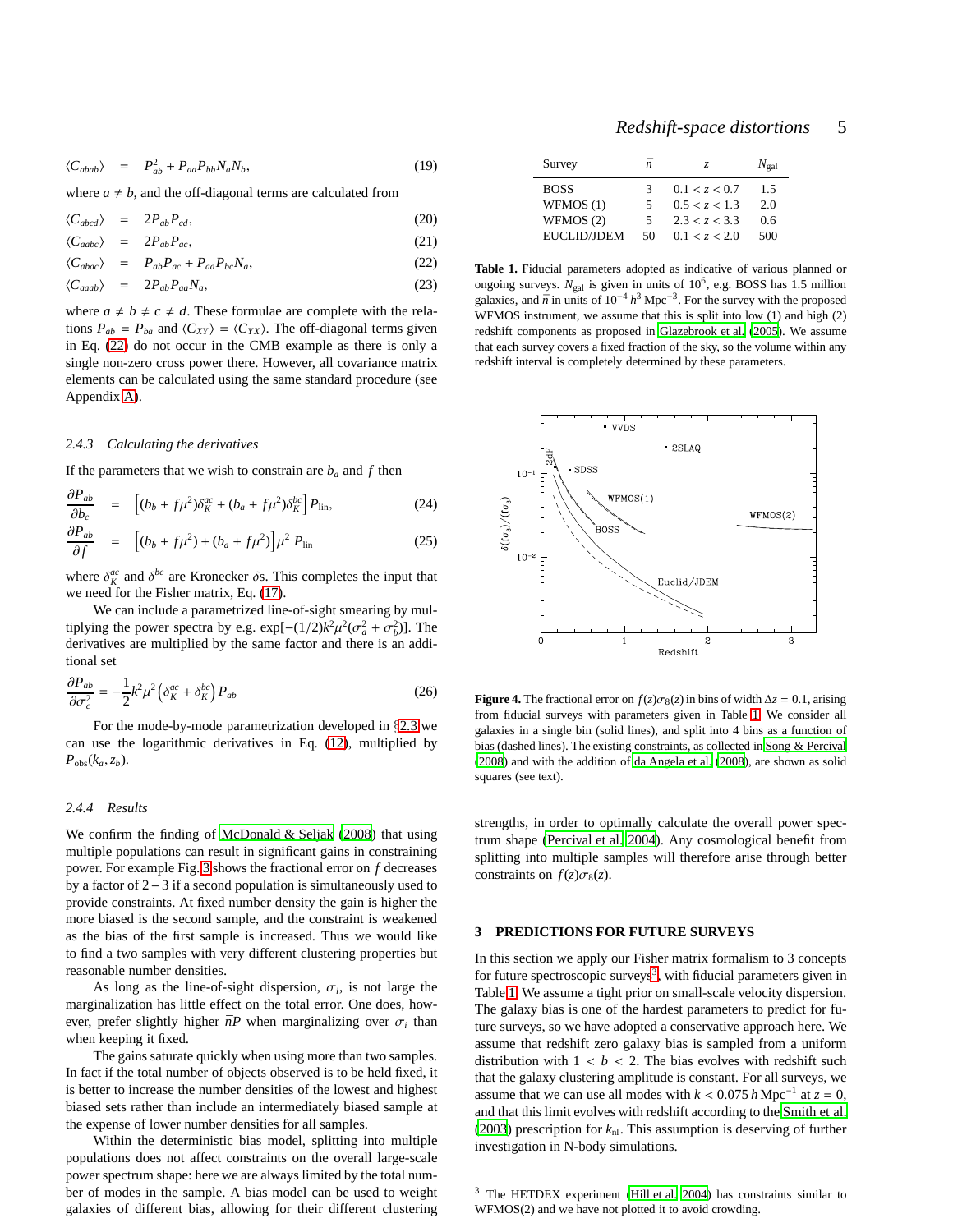

<span id="page-5-1"></span>**Figure 5.** The fractional error on *P*ΘΘ using the experimental parameters in Table [1.](#page-4-1) We show only a single, representative bin in redshift for each experiment, to avoid clutter.

Predictions for the error on  $f(z)\sigma_8(z)$  are shown in Fig. [4.](#page-4-3) Results are presented either assuming that all galaxies are analyzed in a single bin, or are split according to galaxy bias. For surveys with a large number density, such as that proposed for the EUCLID/JDEM concept, splitting into bins with different galaxy bias can significantly reduce the expected errors, as we saw in §[2.4.](#page-3-3) The galaxy sampling density proposed for the BOSS and WFMOS surveys is lower, and we gain less from the multiple-sample approach.

It is useful to ask how these forecasts depend on the input assumptions. As an illustration, if we decrease the number density by a factor of 1.5 the BOSS, WFMOS(1) and unsplit Euclid/JDEM results are largely unchanged. The error on WFMOS(2) increases by 30% while the split Euclid/JDEM limit increases by 10%. Decreasing the maximum *k* from 0.075 *h* Mpc<sup>−1</sup> to 0.05 *h* Mpc<sup>−1</sup> at  $z = 0$ (with the same scaling to higher *z*) all of the constraints become weaker. The limit from BOSS increases by  $\sim$  40%, WFMOS(1) by  $\sim$  75%, WFMOS(2) by  $\sim$  15% and Euclid/JDEM by  $\sim$  85% for the unsplit case and 60% for the split case.

We also include current constraints, as collected by [Song & Percival \(2008](#page-6-3)) and with the addtion of 2SLAQ, in Fig. [4.](#page-4-3) These are  $\delta(f\sigma_8)/(f\sigma_8) = 0.12$  at  $z = 0.12$  from the 2dFGRS [\(Percival et al. 2004\)](#page-6-11),  $\delta(f\sigma_8)/(f\sigma_8) = 0.11$  at  $z = 0.35$  from the SDSS LRG catalogue [\(Tegmark et al. 2006\)](#page-6-17),  $\delta(f\sigma_8)/(f\sigma_8)$  = 0.37 at  $z = 0.77$  from the VVDS [\(Guzzo et al. 2007\)](#page-6-18) and  $\delta(f\sigma_8)/(f\sigma_8) = 0.21$  at  $z = 1.5$  from 2SLAQ [\(da Angela et al.](#page-6-33) [2008](#page-6-33)). As can be seen, the next generation of spectroscopic galaxy surveys will provide an order of magnitude increase in the available cosmological constraints from redshift-space distortions at *z* > 0.1.

The direct constraint on  $P_{\Theta\Theta}$  for our futuristic surveys is shown in Fig. [5,](#page-5-1) for some representative bins in redshift. We expect to be able to place tight constraints on the velocity power spectrum near  $k \approx 0.1 h \text{ Mpc}^{-1}$  with future experiments.

#### <span id="page-5-0"></span>**4 CONCLUSIONS**

Observations of redshift-space distortions in spectroscopic galaxy surveys offer a powerful way to measure the large-scale velocity field, which in turn provides a sensitive test of both the expansion rate of the Universe and our theory of gravity. We have developed a Fisher matrix formalism which allows forecasting of the constraints future, idealized, surveys would be able to place on the linear growth rate,  $f(z)\sigma_8(z) \propto dD/d \ln a$ , and shown that they are potentially highly constraining, though not as constraining as the scaling of [Guzzo et al. \(2007\)](#page-6-18) predicts.

We have developed the Fisher matrix exposition in multiple levels of sophistication and realism, assuming strict functional forms for the power spectra or allowing them to float freely. As expected the constraints are tightest when theoretical investigations can provide good priors for the form and range of parameters, but even relatively conservative assumptions suggest that percent level measurements of *f* should be possible with future surveys. Further work on understanding the correlation of velocity and density fields, scale-dependent bias and non-linear effects could pay big dividends.

As pointed out by [McDonald & Seljak \(2008\)](#page-6-5), using multiple populations of galaxies can tighten the constraint on  $f(z)\sigma_8(z)$ (though it does not improve measurement of the shape of  $P_{\Theta\Theta}$ ). We show that this can be naturally incorporated into our formalism. The largest improvement comes when disjoint samples with a large difference in bias, both having a high number density  $[\bar{n}P(k \approx 0.1 h \text{ Mpc}^{-1}) \gg 1]$  are used. The ultimate limit to this method will come from stochasticity in the biasing of galaxies, and which types of galaxies minimize this effect on which scales is an important avenue for further investigation.

We have made a number of simplifications in this analysis which it will be important to address in future work. First we have assumed that the large-scale velocity field of the galaxies is that of the matter. Ultimately our ability to model any velocity bias will set a lower limit on what can be achieved. It is important to note that we are limited by how accurately the halo centers follow the mass velocity field "on large scales", rather than a bias within the halos. For the former, simulations suggest that halos do tend to trace the mass very well [\(Huff et al. 2007](#page-6-37); [Percival & White 2008\)](#page-6-4). Current observational constraints on the latter from modeling clusters are consis-tent with no velocity bias at the 10% level (e.g. Sodré et al. [1989](#page-6-38)). Simulations suggest little or no velocity bias for the majority of "galaxies" in dark matter [\(Springel et al. 2001](#page-6-39); [Faltenbacher et al.](#page-6-40) [2006](#page-6-40)) and hydrodynamic [\(Berlind et al. 2003](#page-6-41)) simulations at the same level. Investigations of these phenomena in simulations of the standard cosmology and with alternative theories of gravity will be very valuable.

A code to compute the Fisher matrix given survey parameters is available at <http://mwhite.berkeley.edu/Redshift>.

## **ACKNOWLEDGMENTS**

MW thanks Uros Seljak and YS thanks Olivier Dore for discussions on redshift space distortions. MW is supported by NASA. YS is supported by STFC. WJP is supported by STFC, the Leverhulme Trust and the European Research Council. The simulations used in this paper were analyzed at the National Energy Research Scientific Computing Center.